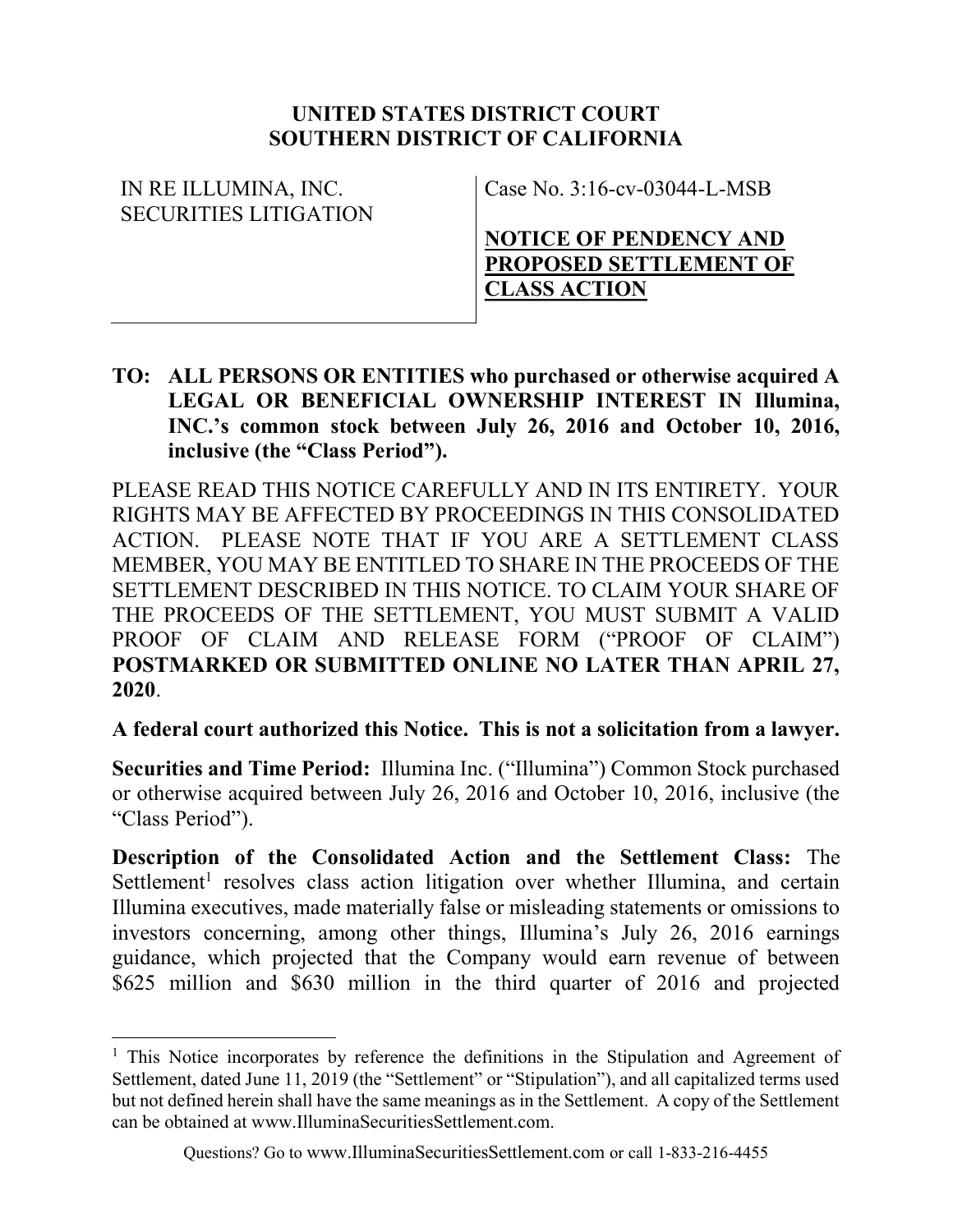approximately 12% revenue growth and non-GAAP earnings per diluted share of \$3.48 to \$3.58 for the fiscal year 2016. The Settlement Class consists of:

all persons or entities who purchased or otherwise acquired a legal or beneficial ownership interest in Illumina's common stock between July 26, 2016 through October 10, 2016, inclusive. Excluded from the Settlement Class are (i) any putative Settlement Class Members who exclude themselves by filing a timely and valid request for exclusion in accordance with the requirements set forth in the Notice; (ii) Defendants and their family members; (iii) any entity in which Defendants have or had a controlling interest; (iv) the officers and directors of Illumina during the Class Period; and (iv) the legal representatives, agents, executors, successors, or assigns of any of the foregoing excluded persons or entities, in their capacities as such.

Settlement Fund: Subject to Court approval, a Settlement fund of \$13,850,000 total in cash will be established pursuant to the Settlement. If you participate in the Settlement by timely submitting a valid Proof of Claim Form, your recovery will depend on the amount of Illumina Common Stock you purchased or otherwise acquired during the Class Period, the price(s) at which that stock was purchased or acquired, the timing of your purchase(s) or acquisition(s), and any sales. Depending on the number of eligible securities that participate in the Settlement and when and at what price those securities were purchased or acquired and sold, Plaintiffs estimate the average cash recovery per share of Illumina Common Stock will be approximately \$1.67 (assuming claims representing all damaged shares are filed) before deduction of court-approved fees and expenses and any other awards or payments.

Reasons for Settlement: The principal reason for the settlement is the benefit to be provided to the Settlement Class now. This benefit must be compared to the costs and risks associated with continued litigation, including the danger of no recovery for Settlement Class Members after a contested trial and likely appeals, possibly years into the future.

If the Class Action Had Not Settled: Continuing with the case could have resulted in dismissal or loss at trial. The parties disagree about both liability and damages and do not agree on the amount of damages that would be recoverable even assuming the Settlement Class prevailed on each claim alleged. Defendants deny Plaintiffs' allegations that they made materially misleading statements or omissions and further deny that they are liable to Plaintiffs and/or the Settlement Class or that Plaintiffs or other members of the Settlement Class suffered any damages. Moreover, the parties do not agree on the likelihood that Plaintiffs and/or the Settlement Class would be able to prevail at trial or the amount of damages that potentially would be recoverable if Plaintiffs and/or the Settlement Class were to prevail on any or all of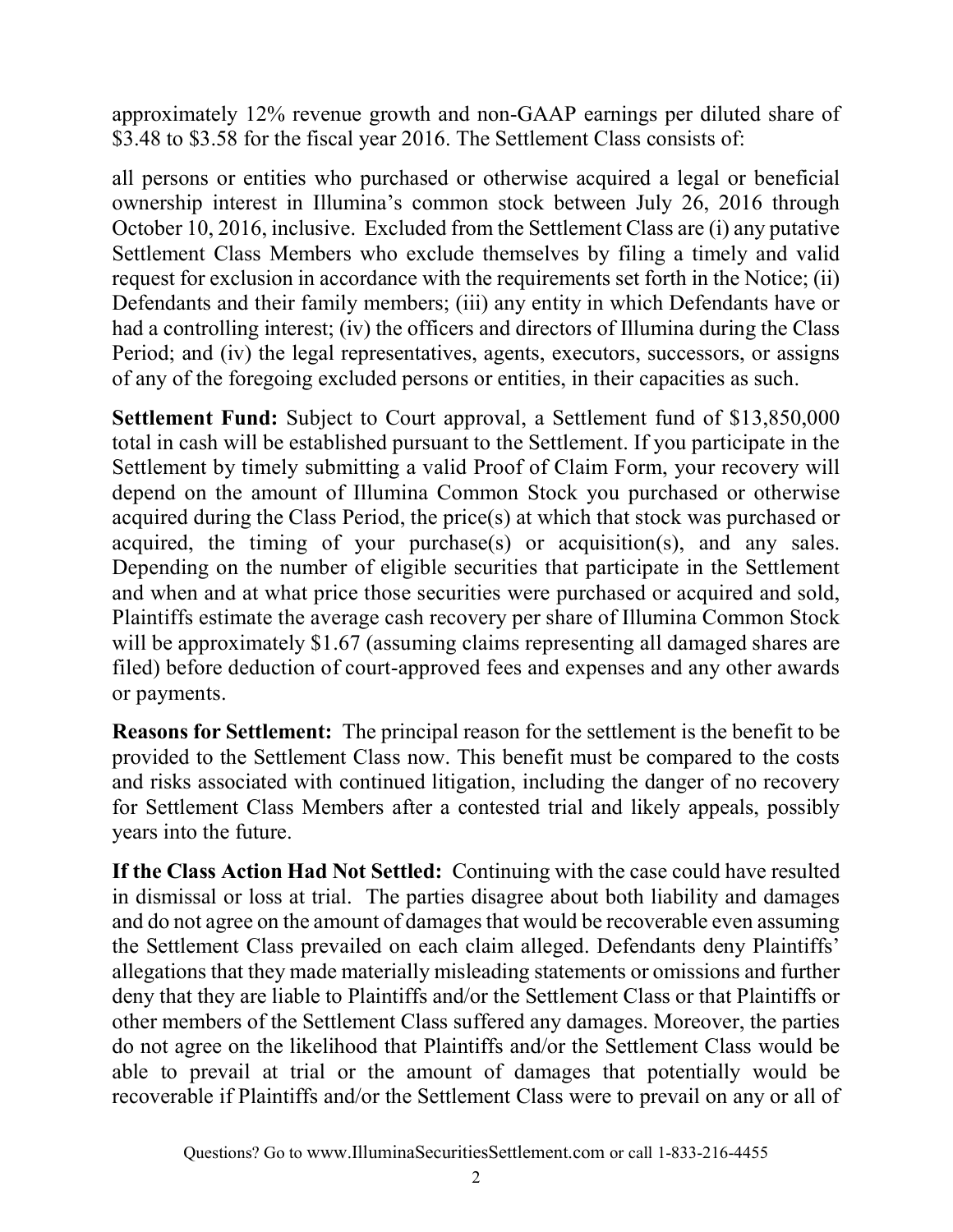their claims. The issues about which the two sides disagree include, but are not limited to: (1) whether, and the extent to which, various statements made by Defendants were materially false or misleading or actionable under the securities laws; (2) whether any Defendants intended to mislead investors; (3) whether, and the extent to which, various alleged statements and/or omissions influenced the trading price of Illumina stock during the relevant period; (4) whether Illumina stock prices were artificially inflated during the relevant period; and (5) the amount of such inflation, if any.

Attorneys' Fees and Expenses: Lead Counsel has not received any payment for their work investigating the facts, conducting this litigation, or negotiating the settlement on behalf of Plaintiffs and the Settlement Class. Court-appointed Lead Counsel will ask the Court for an award of attorneys' fees not to exceed 25% (\$3,462,500) from the Settlement Fund and reimbursement of out-of-pocket litigation expenses not to exceed \$180,000 to be paid from the Settlement Fund. If the above amounts are requested and approved by the Court, the average cost per share of Common Stock will be approximately \$0.44. If approved, Plaintiffs estimate the average cash recovery per share of Common Stock will be approximately \$1.23 net attorneys' fees and expenses (assuming claims representing all damaged shares are filed).

#### Deadlines:

| Submit Claim:                            | April 27, 2020 |
|------------------------------------------|----------------|
| <b>Request Exclusion:</b>                | March 23, 2020 |
| File Objection:                          | March 23, 2020 |
| Court Hearing on Fairness of Settlement: | April 20, 2020 |

#### More Information: www.IlluminaSecuritiesSettlement.com or

#### Claims Administrator: Lead Counsel:

Illumina, Inc. Securities Litigation c/o JND Legal Administration P.O. Box 91086 Seattle, WA 98111-9186

Nicholas I. Porritt, Esq. Levi & Korsinsky, LLP 1101 30th Street, N.W., Suite 115 Washington, D.C. 20007 nporritt@zlk.com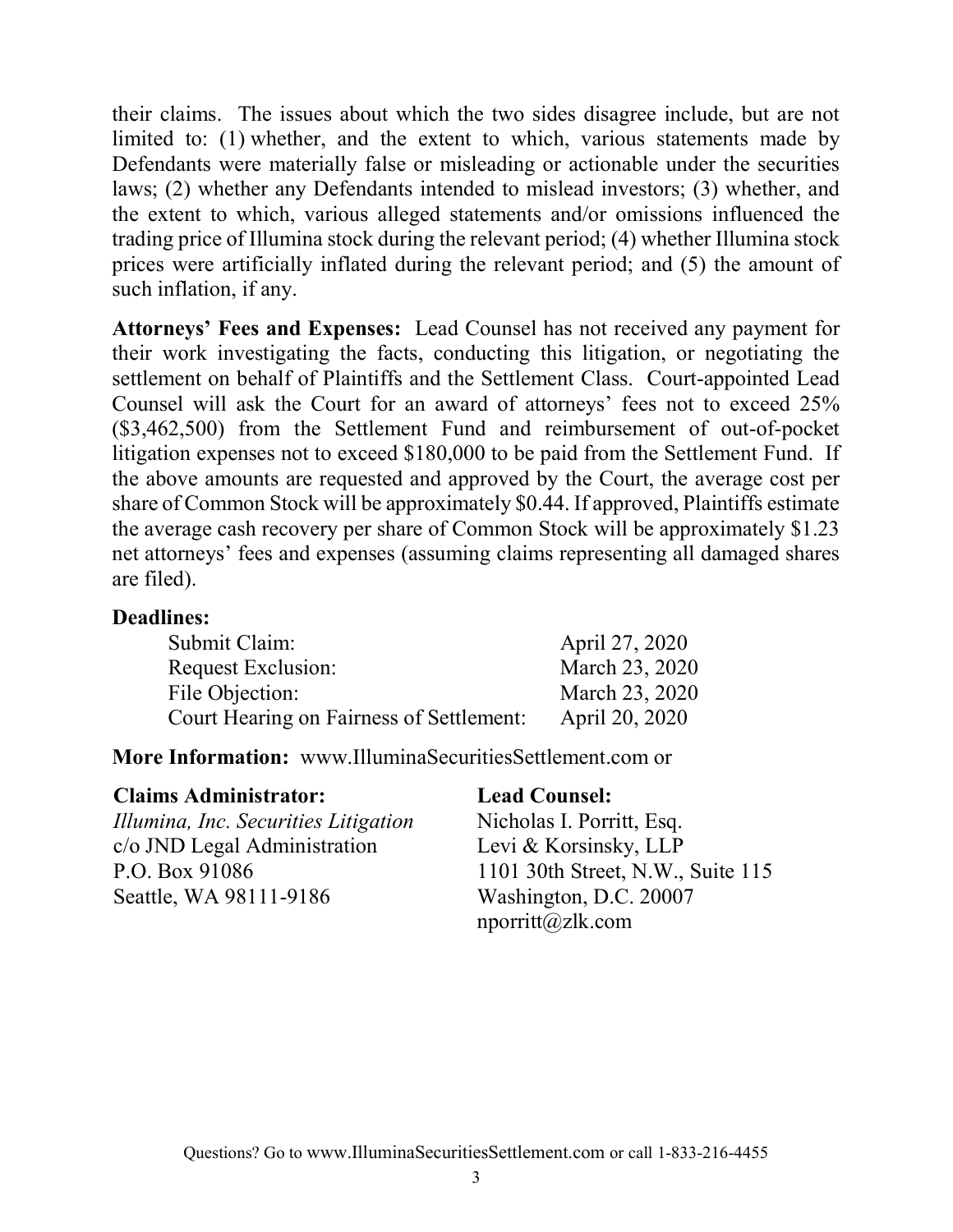| YOUR LEGAL RIGHTS AND OPTIONS IN THE SETTLEMENT:                                                                                                                                                                  |                                                                                                                                                                                                                                                                                                                                                        |
|-------------------------------------------------------------------------------------------------------------------------------------------------------------------------------------------------------------------|--------------------------------------------------------------------------------------------------------------------------------------------------------------------------------------------------------------------------------------------------------------------------------------------------------------------------------------------------------|
| <b>REMAIN A MEMBER OF</b><br>THE CLASS AND FILE A<br>PROOF OF CLAIM FORM.                                                                                                                                         | This is the only way to receive a payment. If you wish<br>to obtain a payment as a member of the Settlement<br>Class, you will need to file a proof of claim form (the<br>"Proof of Claim Form"), which is included with this<br>Notice, postmarked or submitted online no later than<br><b>APRIL 27, 2020.</b>                                        |
| <b>EXCLUDE YOURSELF</b><br><b>FROM THE CLASS BY</b><br><b>SUBMITTING A</b><br><b>WRITTEN REQUEST FOR</b><br><b>EXCLUSION SO THAT IT</b><br><b>IS POSTMARKED NO</b><br><b>LATER THAN MARCH 23,</b><br>2020         | If you exclude yourself from the Settlement Class, you<br>will receive no payment pursuant to this Settlement.<br>You may be able to seek recovery against Defendants<br>or other Released Parties through other litigation.                                                                                                                           |
| <b>OBJECT TO THE</b><br><b>SETTLEMENT BY</b><br><b>SUBMITTING A</b><br><b>WRITTEN OBJECTION</b><br><b>SO THAT IT IS</b><br><b>POSTMARKED NO LATER</b><br><b>THAN MARCH 23, 2020.</b>                              | Write to the Court and explain why you do not like the<br>Settlement, the proposed Plan of Allocation, or the<br>request for attorneys' fees and reimbursement of<br>Litigation Expenses. You cannot object to the<br>Settlement unless you are a member of the Settlement<br>Class and do not validly exclude yourself.                               |
| <b>GO TO THE HEARING ON</b><br><b>APRIL 20, 2020 AT 10:30</b><br>A.M., AND FILE A<br><b>NOTICE OF INTENTION</b><br><b>TO APPEAR SO THAT IT</b><br><b>IS POSTMARKED NO</b><br><b>LATER THAN MARCH 23,</b><br>2020. | You may attend the hearing to speak in Court about the<br>fairness of the Settlement, the proposed Plan of<br>Allocation, or Lead Counsel's request for attorneys'<br>fees and reimbursement of Litigation Expenses. You<br>cannot object to the Settlement unless you are a<br>member of the Settlement Class and do not validly<br>exclude yourself. |
| <b>DO NOTHING</b>                                                                                                                                                                                                 | Receive no payment, remain a Settlement Class<br>Member, give up your rights to seek recovery against<br>Defendants and the other Released Parties through<br>other litigation and be bound by the Judgment entered<br>by the Court if it approves the Settlement, including the<br>release of the Released Claims.                                    |

These rights and options – and the deadlines to exercise them – are explained in this Notice.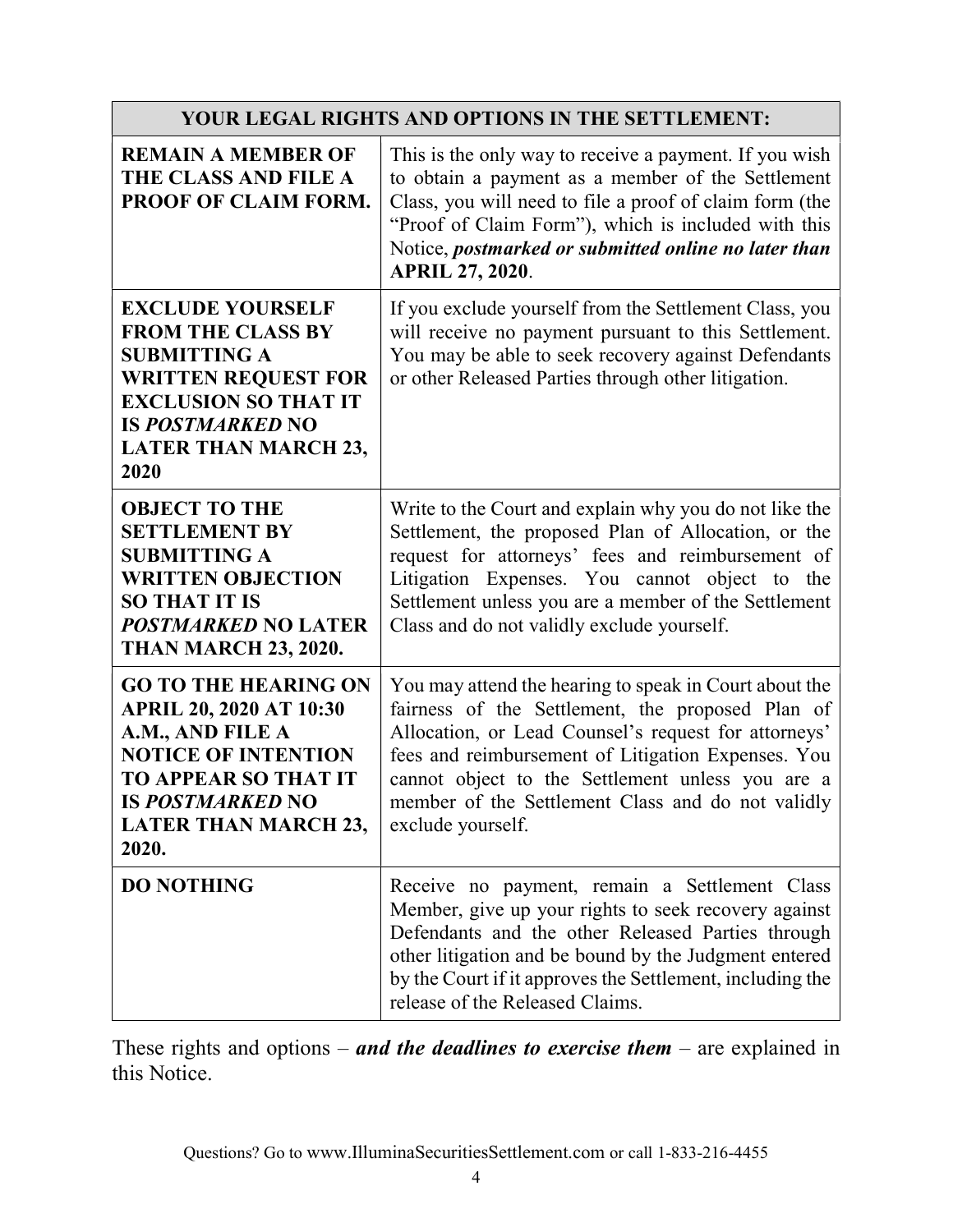The Court in charge of this case must decide whether to approve the Settlement. Payments will be made if the Court approves the Settlement and, if there are any appeals, after appeals are resolved. Please be patient.

## BASIC INFORMATION

#### 1. Why Did I Get This Notice Package?

You or someone in your family may have purchased or acquired Illumina Common Stock between July 26, 2016 and October 10, 2016.

The Court ordered that this Notice be sent to you because you have a right to know about a proposed Settlement of a class action lawsuit, and about all of your options, before the Court decides whether to approve the Settlement. If the Court approves it and after any objections or appeals are resolved, the Claims Administrator appointed by the Court will make the payments that the Settlement allows.

This package explains the lawsuit, the settlement, your legal rights, what benefits are available, who is eligible for them, and how to get them.

The Court in charge of the case is the United States District Court for the Southern District of California, and the case is known as In re Illumina Inc. Securities Litigation, 3:16-CV-03044 (S.D. Cal.). The individuals responsible for prosecuting this action, Anton Agoshkov (individually and as the putative assignee of the claims of Natissisa Enterprises Ltd.), Branden Van Der Wall, and Steven Romanoff, are called Plaintiffs, and the companies and the individuals they sued, Illumina, as well as Francis deSouza and Marc Stapley, are called Defendants. Defendants have agreed to settle the claims made in this case.

The Final Approval Hearing will be held on April 20, 2020, at 10:30 a.m., before the Honorable M. James Lorenz, United States District Judge, at the Edward J. Schwartz Courthouse, 221 West Broadway, Courtroom 5B, San Diego, CA 92101, for the purpose of determining, among other things:

(1) whether the proposed Settlement of the securities class action claims asserted in this Consolidated Action, pursuant to which Illumina, Inc., on behalf of all Defendants, will cause to be deposited into a Settlement Fund the combined sum of \$13,850,000.00 in cash in exchange for the dismissal of the Consolidated Action with prejudice and a release of all claims against Defendants and other Released Parties, should be approved by the Court as fair, reasonable, and adequate;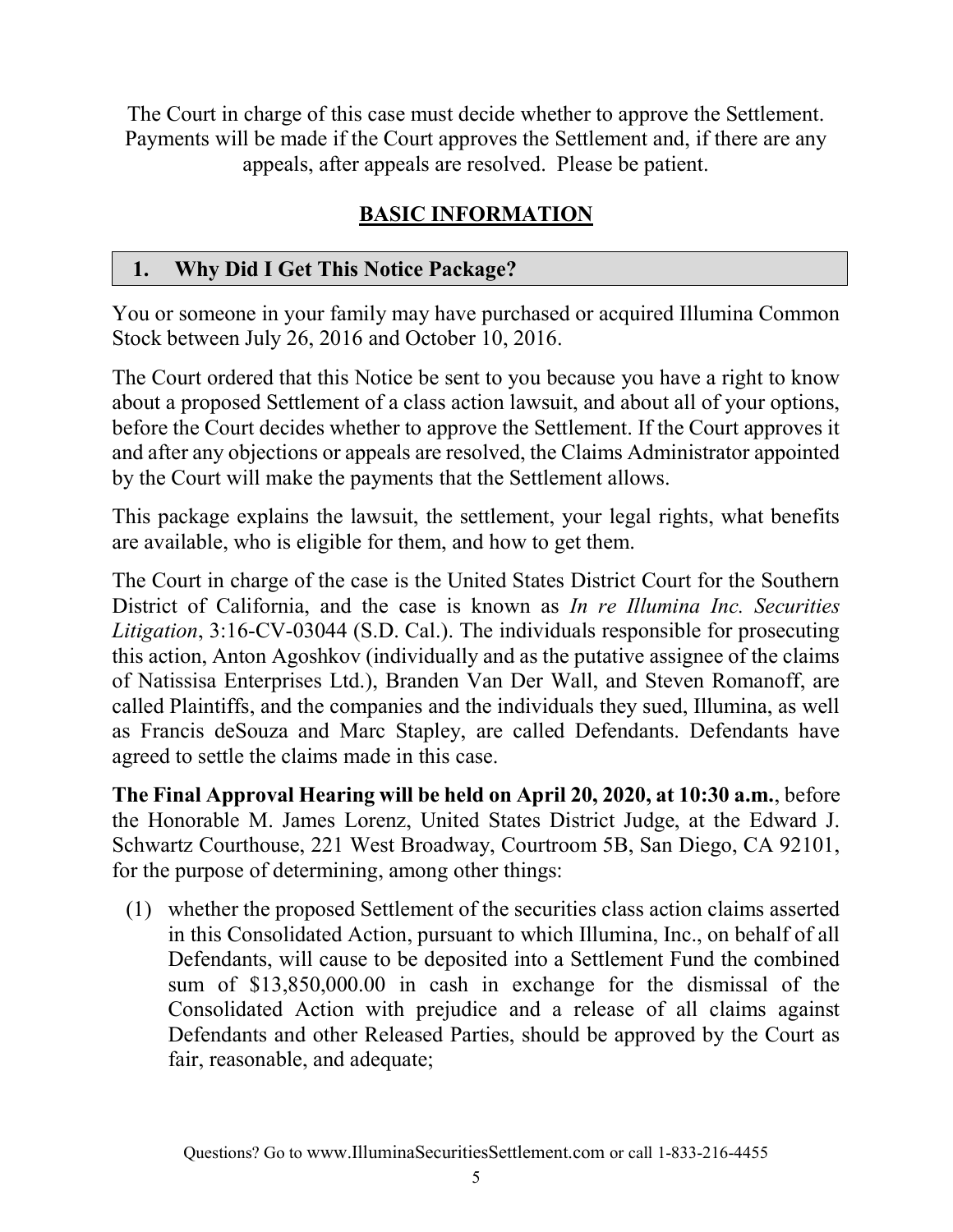- (2) whether the Court should grant final certification of the Consolidated Action as a class action for settlement purposes and confirm the appointments of Class Representatives and Lead Counsel;
- (3) whether the Consolidated Action should be dismissed on the merits with prejudice as set forth in the Stipulation and Agreement of Settlement dated June 11, 2019 (the "Settlement" or "Stipulation");
- (4) whether the Court should permanently enjoin the assertion of any claims that arise from or relate to the subject matter of the Consolidated Action;
- (5) whether the application for the payment of attorneys' fees and expenses to be submitted by Lead Counsel should be approved;
- (6) whether the Plan of Allocation is fair and reasonable to the members of the Settlement Class; and
- (7) whether any application for compensatory awards to be submitted by Plaintiffs should be approved.

#### 2. What is this Lawsuit About?

Plaintiffs allege that Illumina and certain of its current executive officers violated the federal securities laws by making false and misleading statements and/or omitting statements of material fact regarding Illumina's revenue and earnings estimates for the third quarter of 2016 and the fiscal year 2016. Defendants filed a motion to dismiss the Consolidated Action, which the Court granted in part and denied in part on January 22, 2018.

Defendants deny any and all of the claims and contentions of wrongdoing alleged by Plaintiffs in the litigation and maintain that they have at all times acted in good faith and in compliance with their legal obligations, including any obligations under the federal securities laws. Defendants contend that they did not make any materially false or misleading statements, that they disclosed all material information required to be disclosed, and that any alleged misstatements or omissions were not made with the requisite intent or knowledge of wrongdoing. Defendants also contend that any losses suffered by members of the Settlement Class were not caused by any false or misleading statements or any other act or omission by Defendants and/or were caused by other events. Defendants have agreed to settle this Consolidated Action, without any admission of liability whatsoever, solely to avoid the expense, distraction, and uncertainty of further litigation.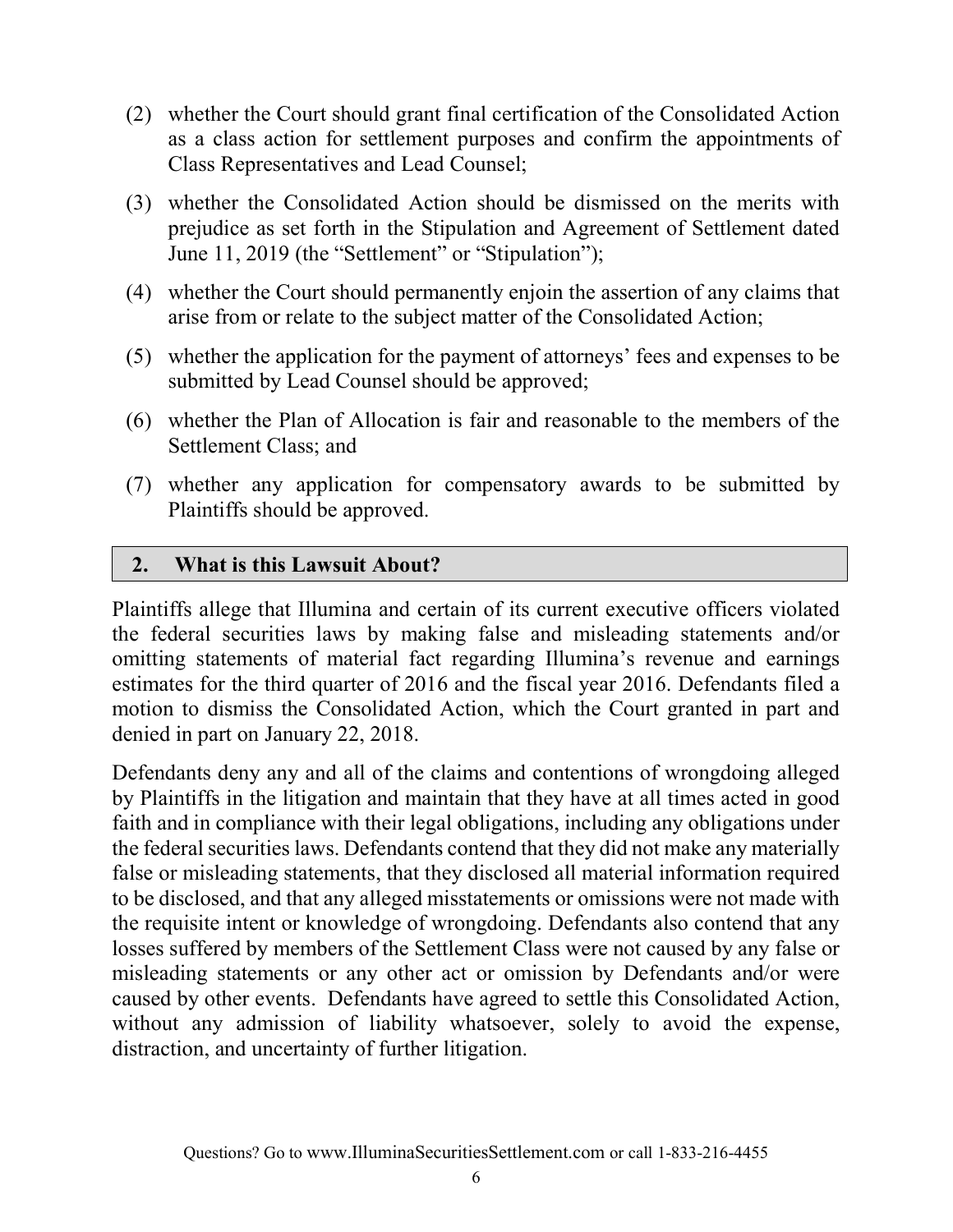## 3. Why Is This a Class Action?

In a class action, one or more people or entities called class representatives sue on behalf of a group of people who have similar claims, otherwise known as members of the Class or Class Members. One court resolves the issues for all the Class Members, except for those who exclude themselves from the Class.

#### 4. Why Is There a Settlement?

The Court did not decide in favor of the Plaintiffs or Defendants. Instead, both sides have agreed to a settlement. As a result, the parties will avoid the cost of further litigation, and eligible Settlement Class Members who make valid claims will get compensation. Plaintiffs and their attorneys (referred to here as Lead Counsel) think the settlement is the best resolution of this lawsuit for all Settlement Class Members.

Defendants deny Plaintiffs' allegations and further deny that they are liable to the Plaintiffs and/or the Settlement Class but have agreed to settle this Consolidated Action, without any admission of liability whatsoever, to avoid the expense, distraction, and uncertainty of further litigation.

## WHO IS IN THE SETTLEMENT

To see if you will get money from this settlement, you first have to determine if you are a Settlement Class Member.

#### 5. How Do I Know if I Am A Part of the Settlement?

The Settlement Class includes all persons or entities who purchased or otherwise acquired a legal or beneficial ownership interest in Illumina's Common Stock between July 26, 2016 through October 10, 2016, inclusive.

#### 6. What Are the Exceptions to Being Included?

Excluded from the Settlement Class are Defendants and their family members, any entity in which Defendants have or had a controlling interest, the officers and directors of Illumina during the Class Period, and the legal representatives, agents, executors, successors, or assigns of any of these excluded persons or entities. Also excluded from the Settlement Class are any putative Settlement Class Members who exclude themselves by filing a timely and valid request for exclusion in accordance with the requirements set forth in this Notice.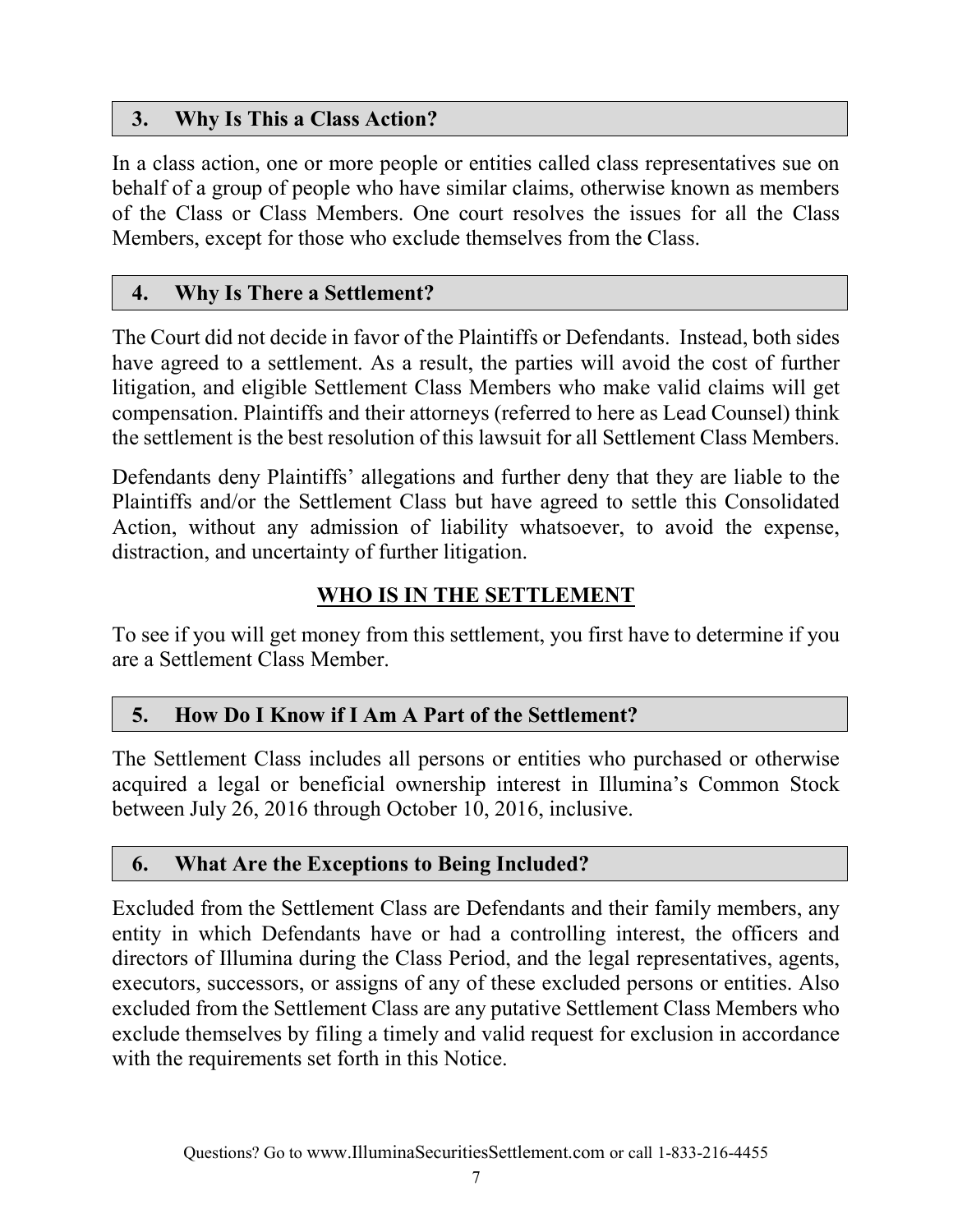If you sold but did not purchase Illumina Common Stock during the Class Period, you are not a member of the Settlement Class. You are a member of the Settlement Class only if you purchased or otherwise acquired your shares during the Class Period.

## 7. I'm Still Not Sure If I Am Included in the Class Action

If you are still not sure whether you are included, you can ask for free help. You can contact the Claims Administrator toll-free at 1-833-216-4455, or you can fill out and return the Proof of Claim form enclosed with this Notice package to see if you qualify.

## THE SETTLEMENT BENEFITS – WHAT YOU GET

## 8. What Does the Settlement Provide?

In exchange for settling all Released Claims against them and the other Released Parties, Defendants have agreed to cause their insurers to pay a total of \$13,850,000 in cash as part of the Settlement.

The Settlement Fund will be divided among all eligible Settlement Class Members who send in valid Proof of Claim forms, after payment of Court-approved attorneys' fees and expenses and the costs of claims administration, including the costs of printing and mailing this Notice and the cost of publishing notice (the "Net Settlement Fund").

## 9. How Much Will My Payment Be?

Your share of the Net Settlement Fund will depend on several things, including how many Settlement Class Members submit timely and valid Proof of Claim forms, the total recognized losses represented by the valid Proof of Claim forms that Settlement Class Members send in, the total number of shares of Illumina Common Stock you purchased or acquired, how much you paid, when you sold or divested, and/or the proceeds you received when you sold or divested.

By following the instructions in the Plan of Allocation, you can calculate what is called your Recognized Loss. The Plan of Allocation for this Settlement is as follows: Each Class Member that submits a valid Claim (an "Authorized Claimant") will be assigned a Recognized Loss. An Authorized Claimant's Recognized Loss depends upon the number of Illumina shares purchased or acquired during the Class Period and held at the close of trading on October 10, 2016.

For each share of Common Stock purchased, an Authorized Claimant's Recognized Loss is equal to: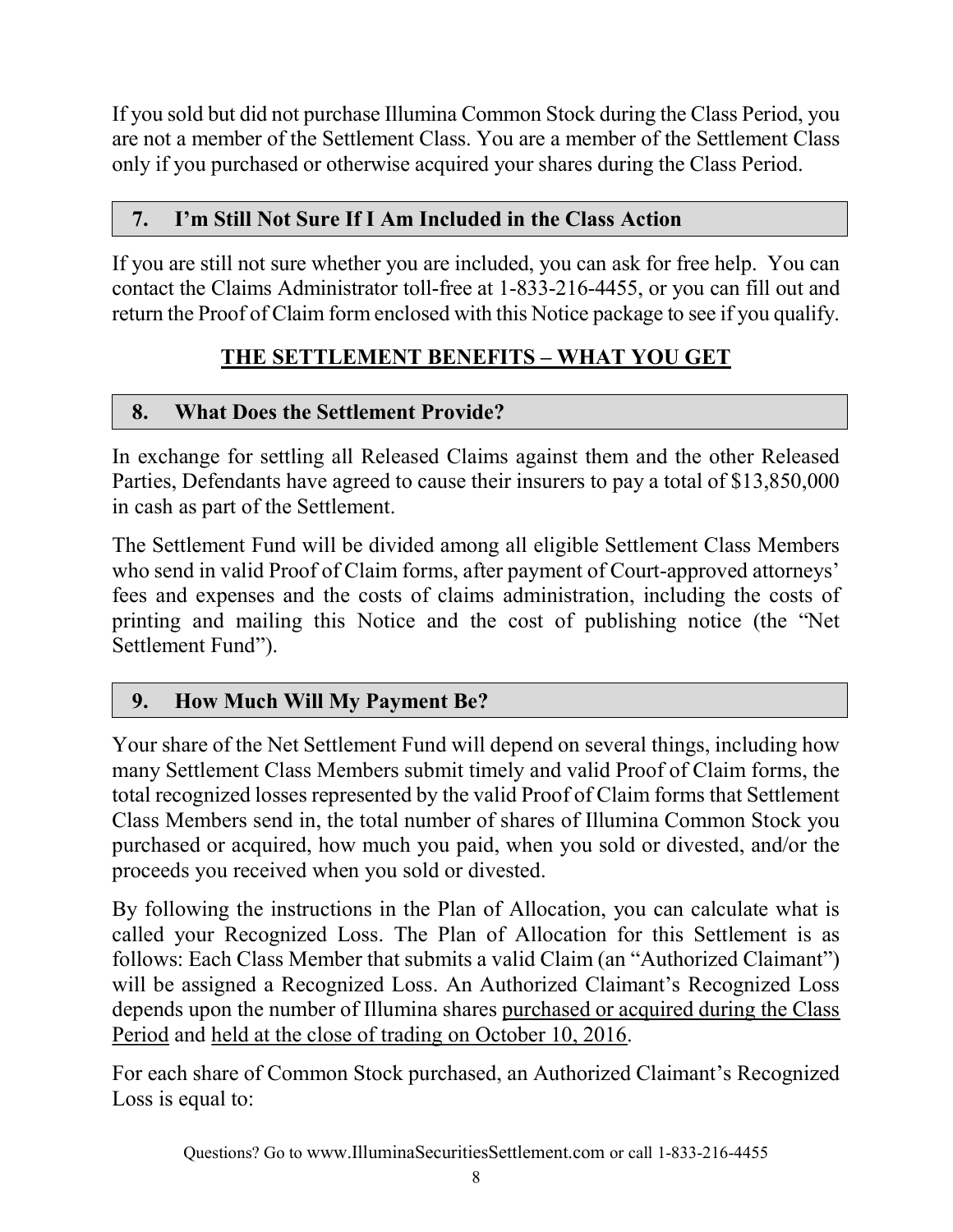- If the share was purchased during the Class Period and held through January 9, 2017, then the Recognized Loss is equal to the price paid for the share minus \$134.01 (which is the mean trading price of Illumina's Common Stock during the 90-day period following the Class Period);
- If the share was purchased during the Class Period and sold between October 11, 2016 and January 9, 2017, then the Recognized Loss is equal to the price paid for the share minus the greater of (i) \$134.01 or (ii) the price at which you sold the share.
- If the share was purchased during the Class Period and sold on or before October 10, 2016, then the Recognized Loss is \$0. This is because the share was not harmed in accordance with Plaintiffs' theory of liability and, therefore, there are no recoverable damages.

This will not be the amount of your payment. After the deadline for all Authorized Claimants to send in their Proof of Claim forms, the payment you get will be a proportion of the Net Settlement Fund equal to your Recognized Loss divided by the total of each Authorized Claimant's Recognized Losses. Your payment will be made in cash.

The Plan of Allocation also includes the following provisions:

- (1) An Authorized Claimant will have a Recognized Loss only in connection with damaged shares. Thus, any transaction that resulted in a profit or gain will not be included in an Authorized Claimant's overall Recognized Loss;
- (2) There shall be no Recognized Loss attributed to any Illumina securities other than Common Stock or to any shares of Common Stock purchased on a foreign exchange;
- (3) The date of a purchase or sale is the "trade" date and not the "settlement" date;
- (4) The last-in, first-out basis ("LIFO") will be applied to both purchases and sales;
- (5) Exercise of option contracts or the conversion of preferred stock into Common Stock will be considered to be purchases or sales of Common Stock as of the date of the exercise or conversion. Your purchase or sale price will be the closing price for the stock on that day, unless otherwise stated herein;
- (6) No cash payment will be made on a claim where the potential distribution amount is less than \$10. Please be advised that if you did not incur a Recognized Loss as defined in the Plan of Allocation, you will not receive a cash distribution from the Net Settlement Fund, but you will be bound by all determinations and judgments of the Court in connection with the Settlement,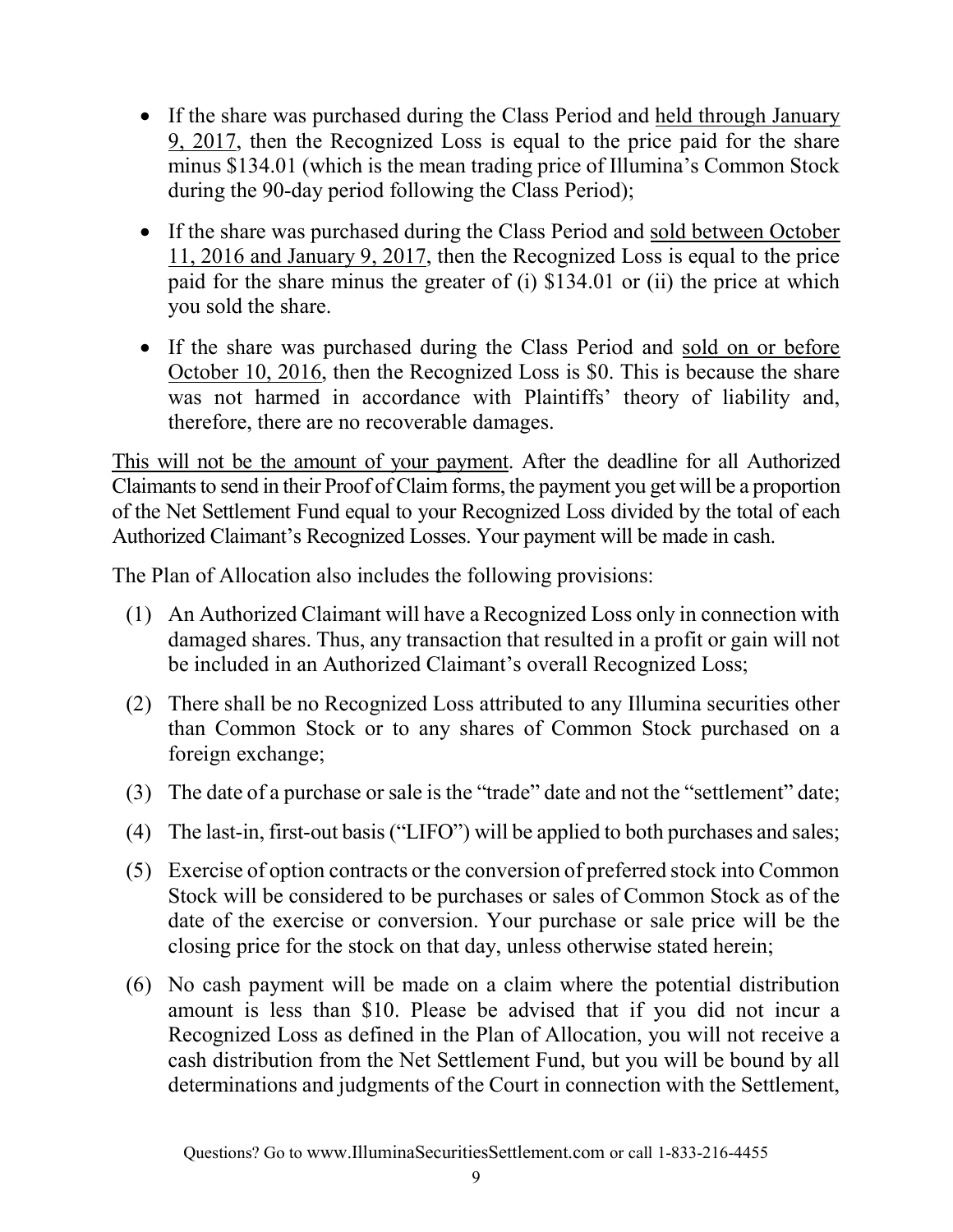including being barred from asserting any of the Released Claims against the Released Parties;

- (7) No person shall have any claim against Lead Counsel or the Claims Administrator based on the distribution made substantially in accordance with the Stipulation and this Plan of Allocation, or further orders of the Court. In addition, Defendants and Defendants' Counsel have no responsibility for the Plan of Allocation, the administration of the settlement, or the distribution to Settlement Class Members, and no person shall have any claim against Defendants or Defendants' Counsel based on the Plan of Allocation, the administration of the settlement, or the distribution to the Settlement Class Members; and
- (8) Settlement Class Members who do not submit valid Proof of Claim forms will not share in the settlement proceeds. Settlement Class Members who do not either submit a request for exclusion or submit a valid Proof of Claim form will nevertheless be bound by the Settlement and the Order and Final Judgment of the Court dismissing this Consolidated Action.

## HOW YOU GET A PAYMENT – SUBMITTING A CLAIM FORM

#### 10. How Will I Get a Payment?

To qualify for payment, you must be an eligible Settlement Class Member and you must send in a Proof of Claim form. A Proof of Claim form is enclosed with this Notice. Read the instructions carefully, fill out the form, include all the documents the form asks for, sign it, and submit it postmarked or submitted online no later than April 27, 2020.

#### 11. When Will I Get My Payment?

The Court will hold a hearing on April 20, 2020 at 10:30 a.m., to decide whether to approve the Settlement. If the Court approves the Settlement, there may be appeals. If any appeals are brought, a resolution of those appeals can take time, perhaps several years. Everyone who sends in a Proof of Claim form will be informed of the determination with respect to his or her claim. Please be patient.

#### 12. What Am I Giving Up to Get a Payment or Stay in the Class?

Unless you exclude yourself, you are staying in the Settlement Class, and that means that you cannot sue, continue to sue, or be part of any other lawsuit against Defendants or the other Released Parties about the same legal issues in this case. It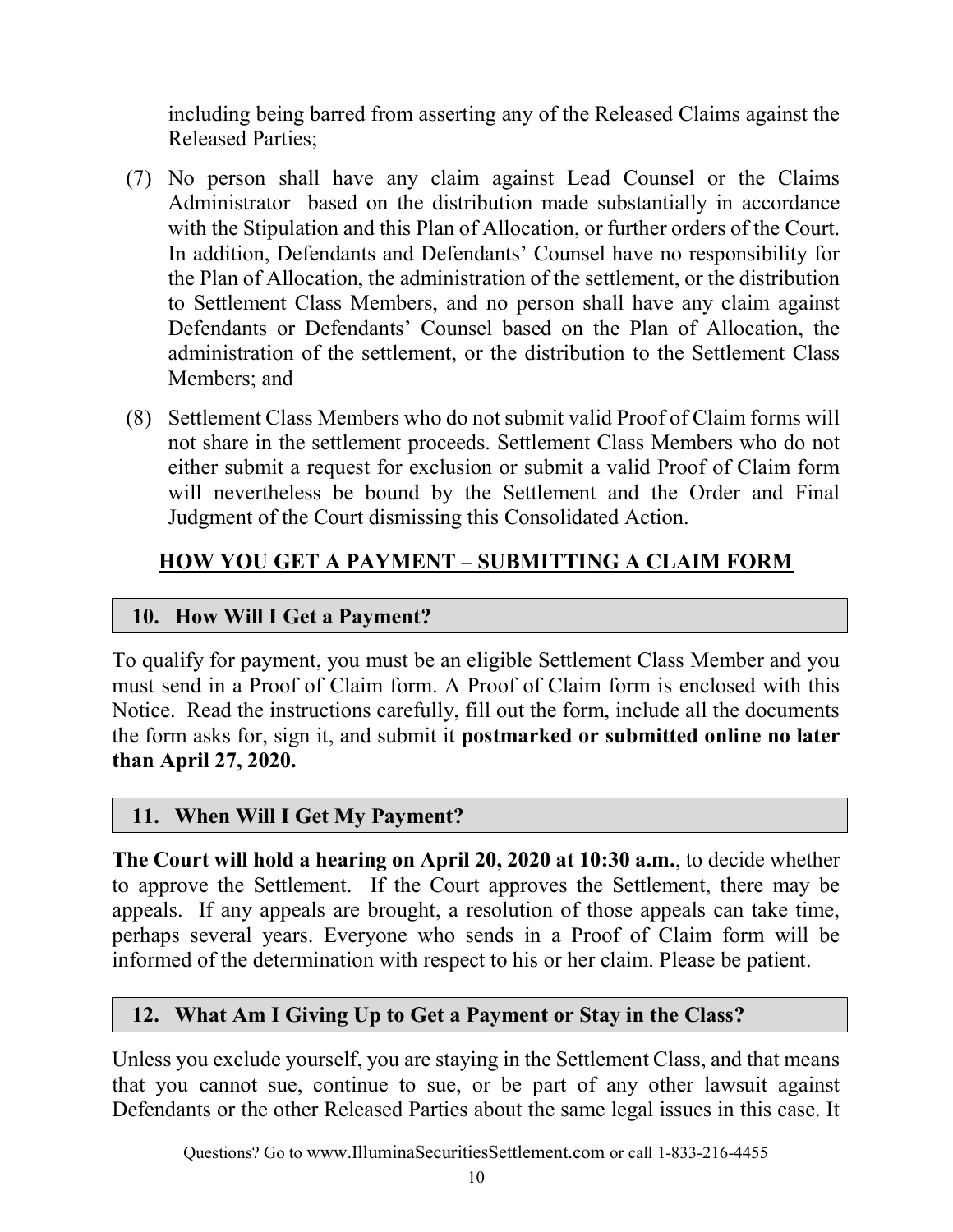also means that all of the Court's Orders will apply to you and legally bind you, and you will release your claims in this case against Defendants and other Released Parties. The terms of the release are included in the Proof of Claim form that is enclosed and are further described below.

Specifically, if the Settlement is approved, the Court will enter a judgment (the "Judgment"). The Judgment will dismiss with prejudice the claims in the Consolidated Action and will provide that Plaintiffs and all other Settlement Class Members, on behalf of themselves, and their respective past and present directors, officers, employees, agents, trustees, fiduciaries, guardians, servants, consultants, underwriters, attorneys, advisors, representatives, estate trustees, heirs, executors, administrators, predecessors, successors and assigns, and any other person claiming by, through or on behalf of them, shall be deemed by operation of law to (a) have released, waived, discharged and dismissed each and every of the Released Claims against the Released Parties; (b) forever be enjoined from commencing, instituting or prosecuting any or all of the Released Claims against any of the Released Parties; and (c) forever be enjoined from instituting, continuing, maintaining or asserting, either directly or indirectly, whether in the United States or elsewhere, on their own behalf or on behalf of any class or any other person, any action, suit, cause of action, claim or demand against any person or entity who may claim any form of contribution or indemnity from any of the Released Parties in respect of any Released Claim.

"Released Claims" means any and all claims, debts, demands, rights, causes of action, or liabilities whatsoever (including, but not limited to, any claims for damages, interest, attorneys' fees, expert or consulting fees, and any other costs, penalties, expenses or liability whatsoever, whenever or wherever incurred), whether based on federal, state, local, foreign, statutory, or common law or any other law, rule, or regulation, whether fixed or contingent, accrued or unaccrued, liquidated or unliquidated, at law or in equity, matured or unmatured, whether class, individual, or otherwise in nature, whether personal or subrogated, whether suspected or unsuspected, including both known claims and Unknown Claims: (1) that have been or could have been asserted in any of the Complaints filed in this Consolidated Action, or (2) that, directly or indirectly, arise out of or are related to (i) any of the factual allegations in the Complaints, (ii) any misrepresentation or omission or alleged misrepresentation or omission by any Released Party before or during the Class Period related to or in connection with Illumina, or any of its subsidiaries, or the purchase or sale of Illumina Common Stock or (iii) any loss sustained or allegedly sustained as a result of the purchase, sale, or holding Illumina Common Stock during the Class Period. Notwithstanding the foregoing, "Released Claims" does not include any claims to enforce the Settlement or any of its terms.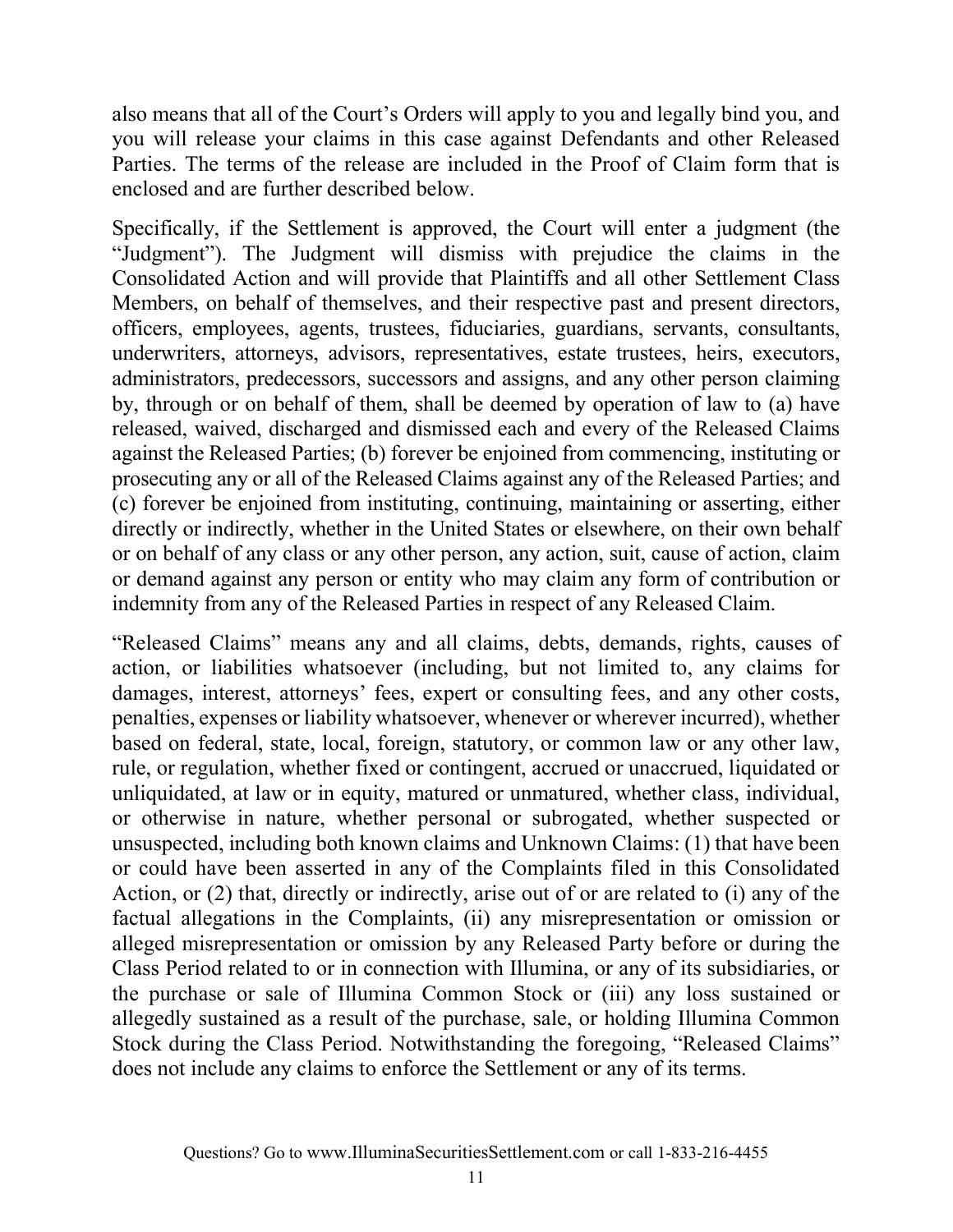"Released Parties" means Defendants; each of their respective current and former officers, directors, employees, agents, servants, representatives, parents, subsidiaries, affiliates, trusts, controlled persons and entities, controlling persons and entities, successors, predecessors, assigns, assignees, attorneys, accountants, advisors, insurers, family members and partners; and each of their respective heirs, executors, administrators, legal representatives, successors and assigns. "Unknown Claims" means any and all Released Claims that any Plaintiff or Settlement Class Member does not know or suspect to exist in his, her or its favor, and any of the Settled Defendants' Claims that any Defendant does not know or suspect to exist in his, her or its favor, which if known by him, her or it might have affected his, her or its decision(s) with respect to the Settlement. With respect to any and all Released Claims and Settled Defendants' Claims, Plaintiffs and Defendants stipulate and agree that upon the Effective Date, Plaintiffs and Defendants shall each, for themselves and all persons claiming by, through, or on behalf of them, expressly waive, and each Settlement Class Member shall be deemed to have waived, and by operation of the Judgment shall have expressly waived, any and all provisions, rights and benefits conferred by any law of any state or territory of the United States, or principle of common law, that is similar, comparable, or equivalent to Cal. Civ. Code §1542, which provides:

A general release does not extend to claims that the creditor or releasing party does not know or suspect to exist in his or her favor at the time of executing the release and that, if known by him or her, would have materially affected his or her settlement with the debtor or released party.

Plaintiffs and Defendants acknowledge, and all Settlement Class Members and any successors, assigns, and persons claiming through or on behalf of any of the foregoing, shall, by operation of law, be deemed to have acknowledged, that the inclusion of "Unknown Claims" in the definition of Released Claims and Settled Defendants' Claims were separately bargained for and constitute material elements of this Settlement.

#### EXCLUDING YOURSELF FROM THE SETTLEMENT

If you do not want a payment from this settlement, but you want to keep the right to sue or continue to sue any Defendants or other Released Parties on your own about the same legal issues in this case, then you must take steps to get out of the Settlement Class. This is called excluding yourself or is sometimes referred to as opting out of the Settlement Class.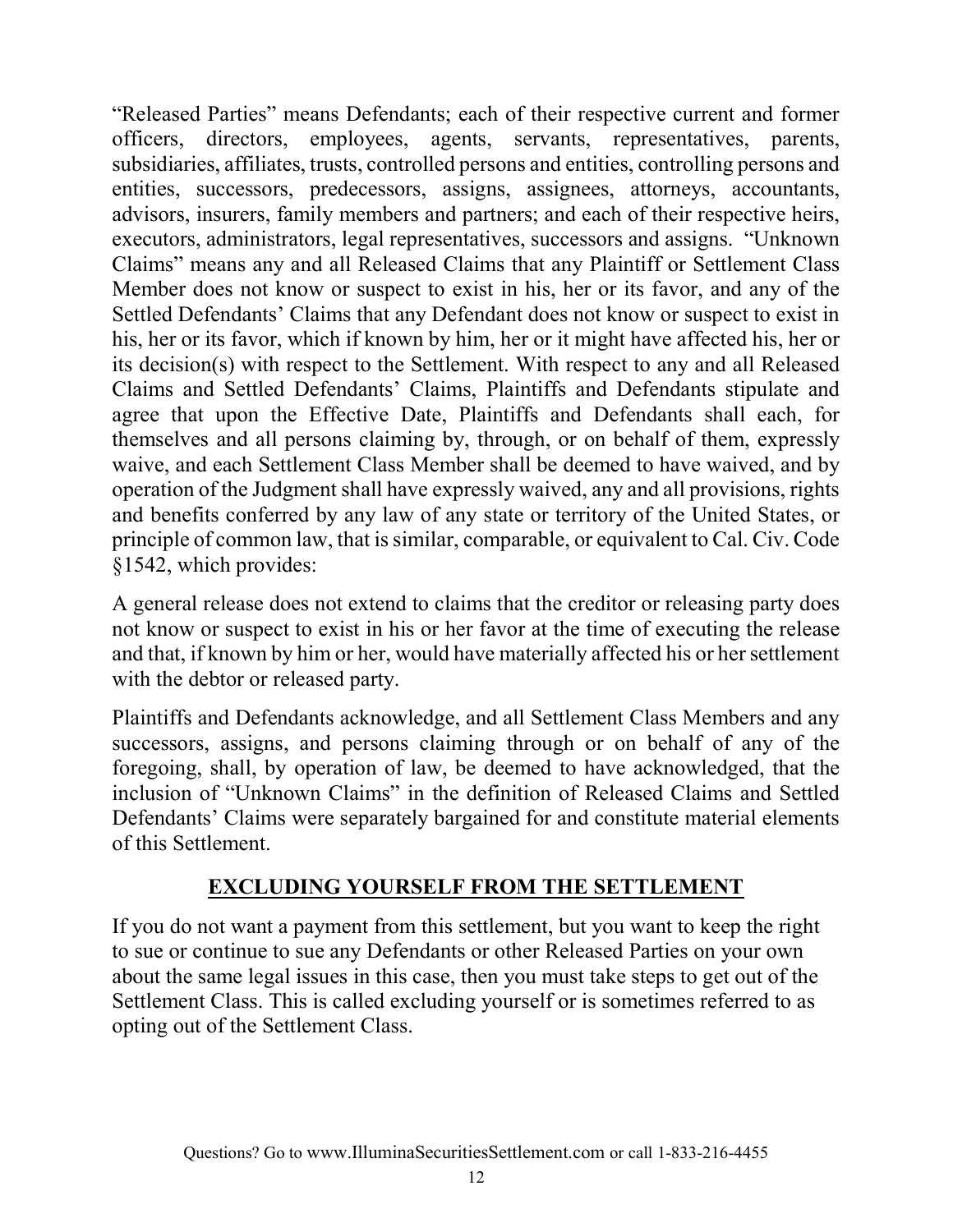#### 13. How Do I Get Out of the Class?

To exclude yourself from the Settlement Class, you must send a letter by mail stating that you want to be excluded from In re Illumina Inc. Securities Litigation, No. 3:16- CV-03044-L-MSB. You must include your name, address, telephone number, signature, the number of Illumina shares you purchased or otherwise acquired during the Class Period, and the dates of such purchases or acquisitions. You must mail your exclusion request postmarked no later than March 23, 2020 to:

 Nicholas I. Porritt, Esq. Levi & Korsinsky, LLP 1101 30th Street, N.W., Suite 115 Washington, D.C. 20007

You cannot exclude yourself by phone or by e-mail. If you ask to be excluded, you are not eligible to get any settlement payment, and you cannot object to the settlement. You will not be legally bound by anything that happens in this lawsuit.

#### 14. If I Do Not Exclude Myself, Can I Sue Defendants for the Same Thing Later?

No. Unless you exclude yourself, you give up any right to sue Defendants or other Released Parties for the claims resolved by the class action settlement. If you have a pending lawsuit against any Defendants, speak to your lawyer in that case immediately. Remember the exclusion deadline is March 23, 2020.

## 15. If I Exclude Myself, Can I Get Money from This Settlement?

No. If you exclude yourself, you will not be eligible to participate in the Settlement and should not send in a Proof of Claim form. However you may sue, continue to sue, or be part of a different lawsuit against any Defendants.

# THE LAWYERS REPRESENTING YOU

## 16. Do I Have a Lawyer in This Case?

The Court appointed the law firm Levi & Korsinsky, LLP to represent you and other Settlement Class Members.

These lawyers are called Lead Counsel. You will not be charged for the services of these lawyers. If you want to be represented by your own lawyer, you may hire one at your own expense.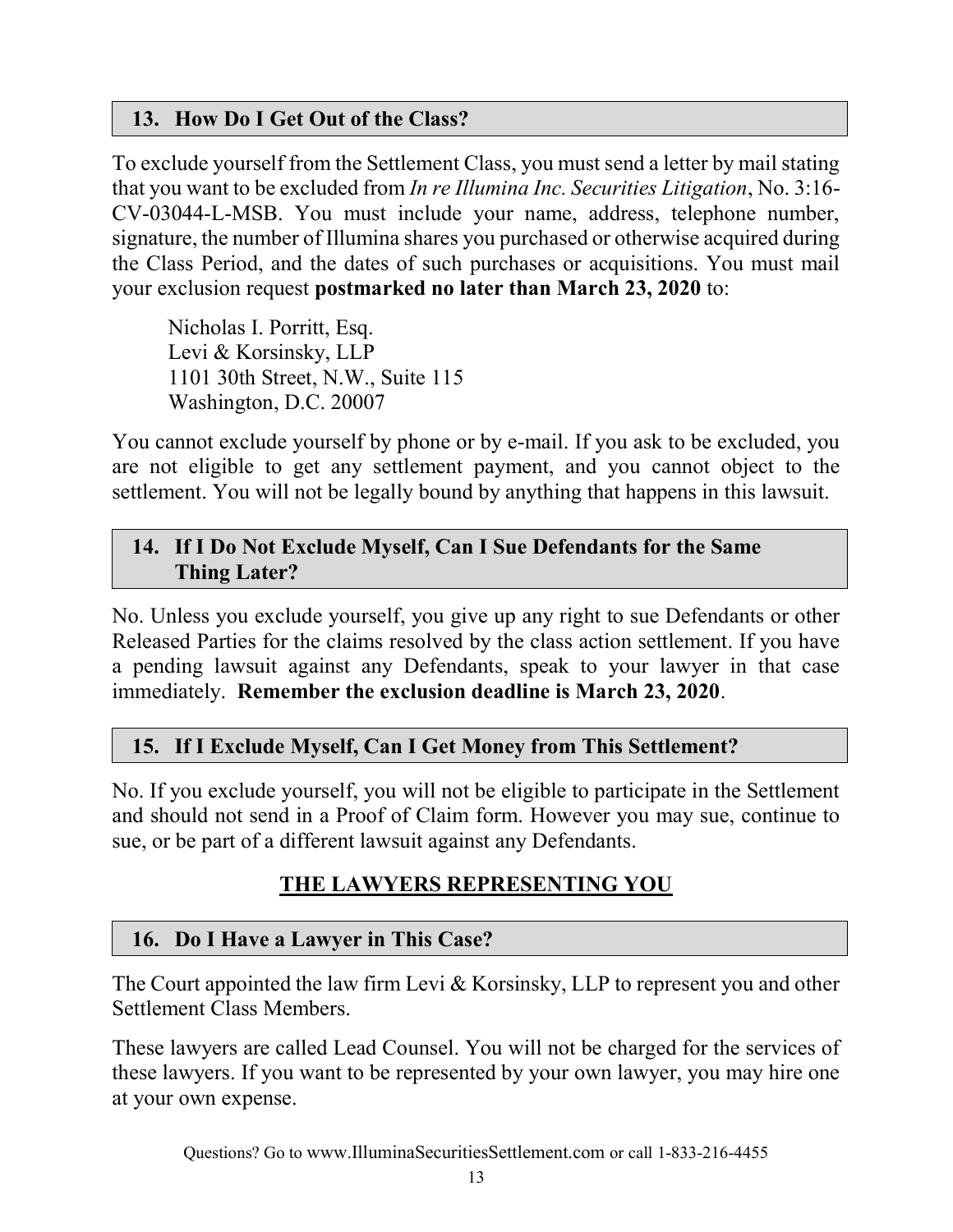#### 17. How Will the Lawyers Be Paid?

Lead Counsel will ask the Court for attorneys' fees of up to 25% of the Settlement Fund (\$3,462,500) and for reimbursement of their out-of-pocket litigation expenses up to \$180,000, that were advanced in connection with the Consolidated Action. Such sums as may be approved by the Court will be paid from the Settlement Fund. Settlement Class Members are not personally liable for any such fees or expenses.

The attorneys' fees and expenses requested will be the only payment to Lead Counsel for their efforts in achieving this settlement and for the risk in undertaking this representation on a wholly contingent basis. To date, Lead Counsel has not been paid for their services for conducting this litigation on behalf of Plaintiffs and the Settlement Class nor for their substantial out-of-pocket expenses. The fees requested will compensate Lead Counsel for their work in achieving the Settlement Fund and are within the range of fees awarded to class counsel under similar circumstances in other cases of this type. The Court may award less than this amount.

Lead Counsel will also request reimbursement of attorneys' fees and expenses for administration of the settlement including costs associated with notice and the fees and expenses of the claims administrator. Those amounts will be requested before distribution of the Net Settlement Fund to Settlement Class Members. Again, such sums as may be approved by the Court will be paid from the Settlement Fund.

Lead Counsel will also request the Court to award Plaintiffs incentive awards in the following amounts: \$25,000 for Natissisa and/or Anton Agoshkov; \$1,000 for Braden Van Der Wall; and \$1,000 for Steven Romanoff as rewards for their active participation in the Consolidated Action.

## OBJECTING TO THE SETTLEMENT

You can tell the Court that you do not agree with the settlement or any part of it.

#### 18. How Do I Tell the Court that I Do Not Like the Settlement?

If you are a Settlement Class Member, you can object to the settlement if you do not like any part of it. You can give reasons why you think the Court should not approve it. The Court will consider your views. To object, you must send a letter saying that you object to the settlement in In re Illumina Inc. Securities Litigation, No. 3:16- CV-03044-L-MSB. Be sure to include the reasons you object to the settlement as well as the following information: your name, address, telephone number, signature,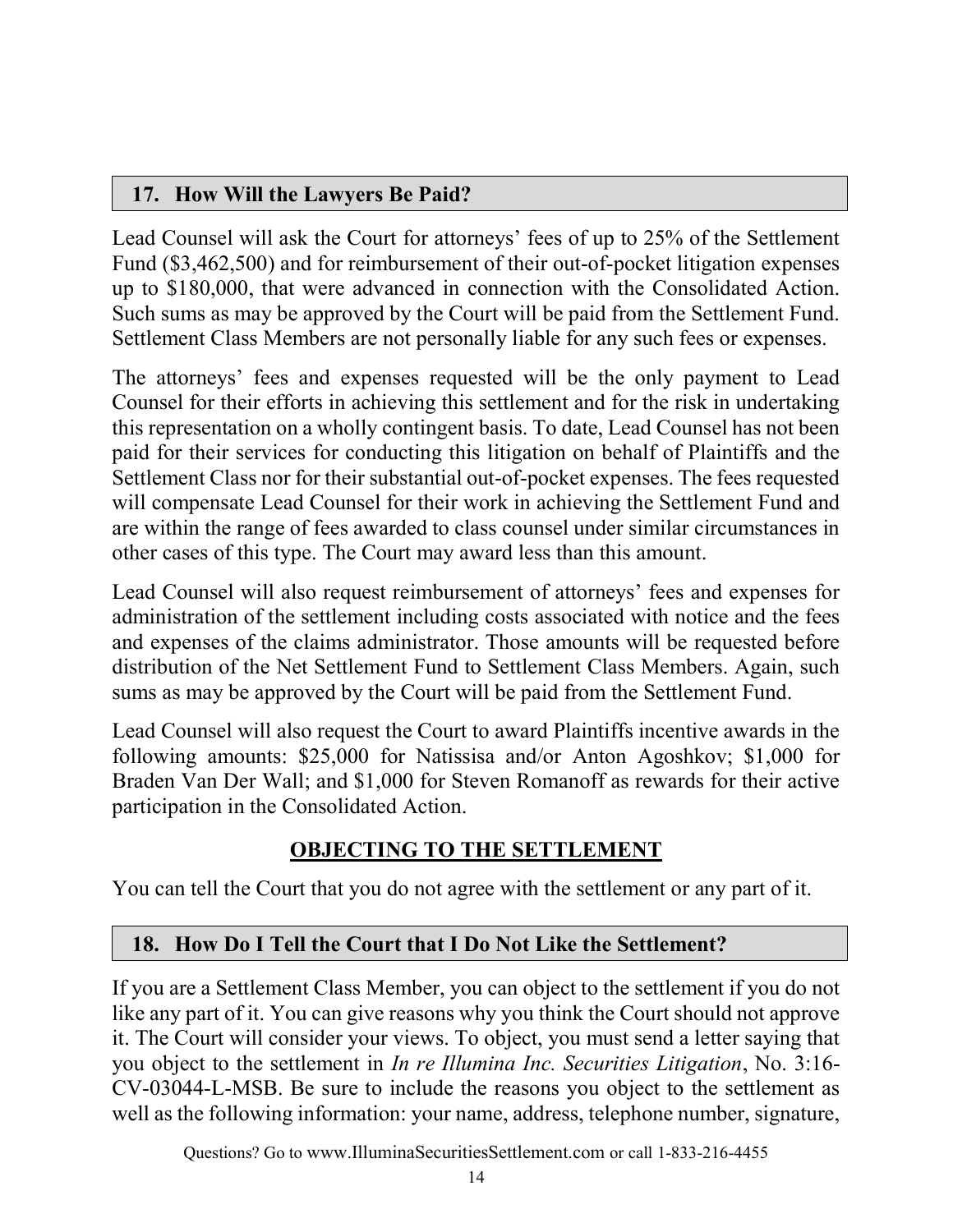the number of Illumina shares you purchased or otherwise acquired during the Class Period, and the dates of such purchases or acquisitions. Any objection to the settlement must be mailed or delivered such that it is postmarked no later than March 23, 2020.

 Nicholas I. Porritt, Esq. Levi & Korsinsky, LLP 1101 30th Street, N.W., Suite 115 Washington, D.C. 20007

Lead Counsel will then immediately provide to Defendants' Counsel any such objection.

#### 19. What's the Difference Between Objecting and Excluding?

Objecting is simply telling the Court that you do not like something about the settlement. You can object *only if* you stay in the Settlement Class. Excluding yourself is telling the Court that you do not want to be part of the Settlement Class. If you exclude yourself, you have no basis to object because the case no longer affects you.

## THE COURT'S FAIRNESS HEARING

The Court will hold a hearing to decide whether to approve the settlement. You may attend and you may ask to speak, but you do not have to.

#### 20. When and Where Will the Court Decide Whether to Approve the Settlement?

The Court will hold a fairness hearing at 10:30 a.m., on April 20, 2020, at the Edward J. Schwartz Courthouse, 221 West Broadway, Courtroom 5B, San Diego, CA 92101. At this hearing the Court will consider whether the Settlement of the Consolidated Action is fair, reasonable, and adequate. If there are objections, the Court will consider them. The Court will listen to people who have asked to speak at the hearing. The Court will also consider how much to pay to Lead Counsel. The Court may decide these issues at the hearing or take them under consideration. We do not know how long these decisions will take.

#### 21. Do I Have to Come to the Hearing?

No. Lead Counsel will answer any questions the Court may have on behalf of the Settlement Class Members. However you are welcome to come at your own expense.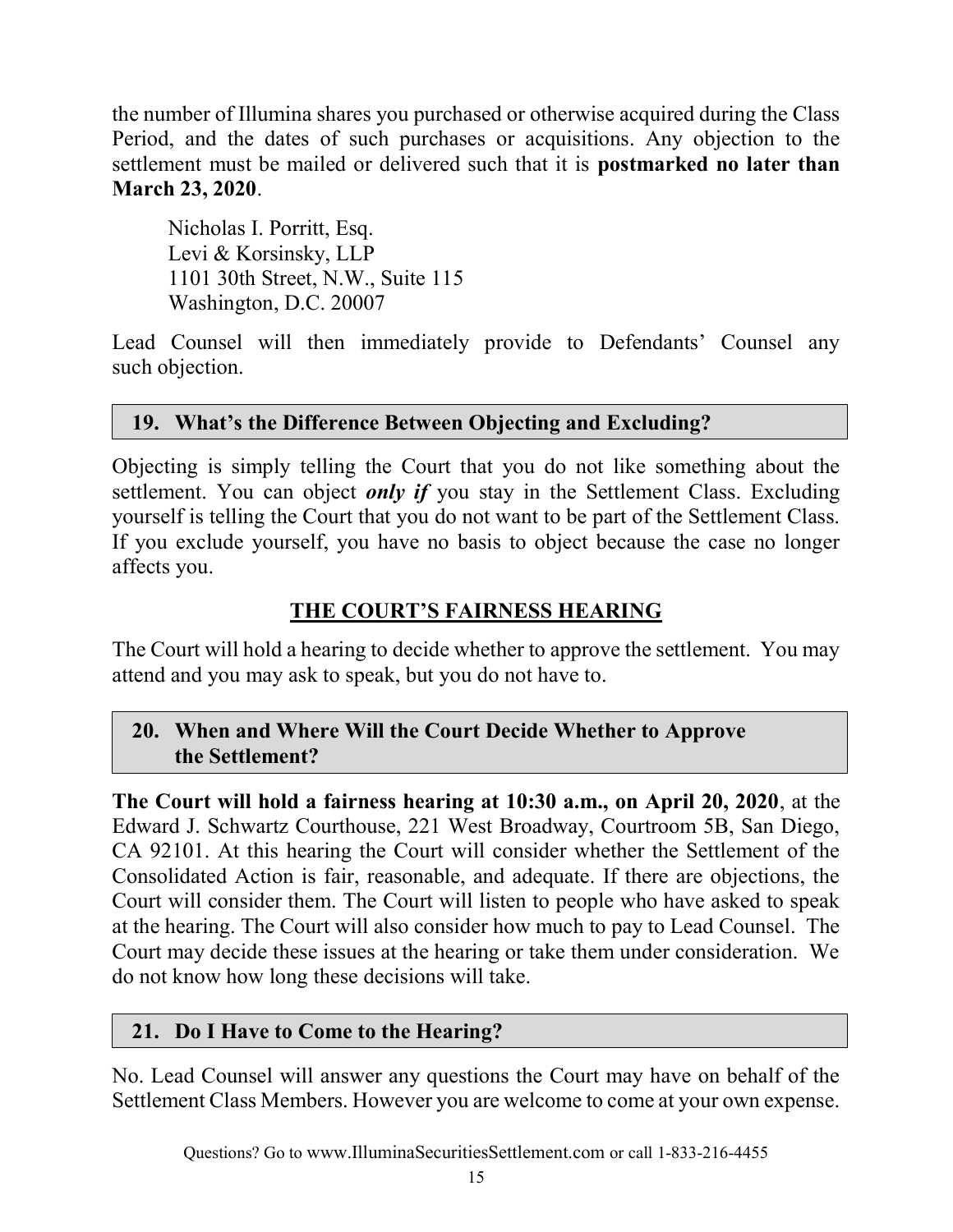If you send an objection, you do not have to come to Court to talk about it. As long as you mailed your written objection on time, the Court will consider it. You may also pay your own lawyer to attend, but it is not necessary.

## 22. May I Speak at the Hearing?

You may ask the Court for permission to speak at the Settlement Hearing. To do so, you must send a letter saying that it is your intention to appear in In re Illumina Inc. Securities Litigation, No. 3:16-CV-03044-L-MSB. Be sure to include your name, address, telephone number, signature, the number of Illumina shares you purchased or otherwise acquired during the Class Period, and the dates of such purchases or acquisitions. Your notice of intention to appear must be postmarked no later than March 23, 2020, by Lead Counsel at the address listed in question 18. You cannot speak at the hearing if you exclude yourself from the Settlement Class.

# IF YOU DO NOTHING

## 23. What Happens if I Do Nothing At All?

If you do nothing, you will get no money from this Settlement. But, unless you exclude yourself, you will not be able to start a lawsuit, continue with a lawsuit, or be part of any other lawsuit against Defendants or other Released Parties about the same legal issues in this case.

# GETTING MORE INFORMATION

## 24. Are There More Details About the Settlement?

This Notice summarizes the proposed settlement. More details are in the Stipulation and Agreement of Class Settlement dated as of June 11, 2019. You can get a copy of the Stipulation or more information about the Settlement by visiting www.IlluminaSecuritiesSettlement.com.

You can also contact the Claims Administrator:

Illumina, Inc. Securities Litigation c/o JND Legal Administration P.O. Box 91086 Seattle, WA 98111-9186

Or Lead Counsel

Nicholas I. Porritt, Esq.

Questions? Go to www.IlluminaSecuritiesSettlement.com or call 1-833-216-4455